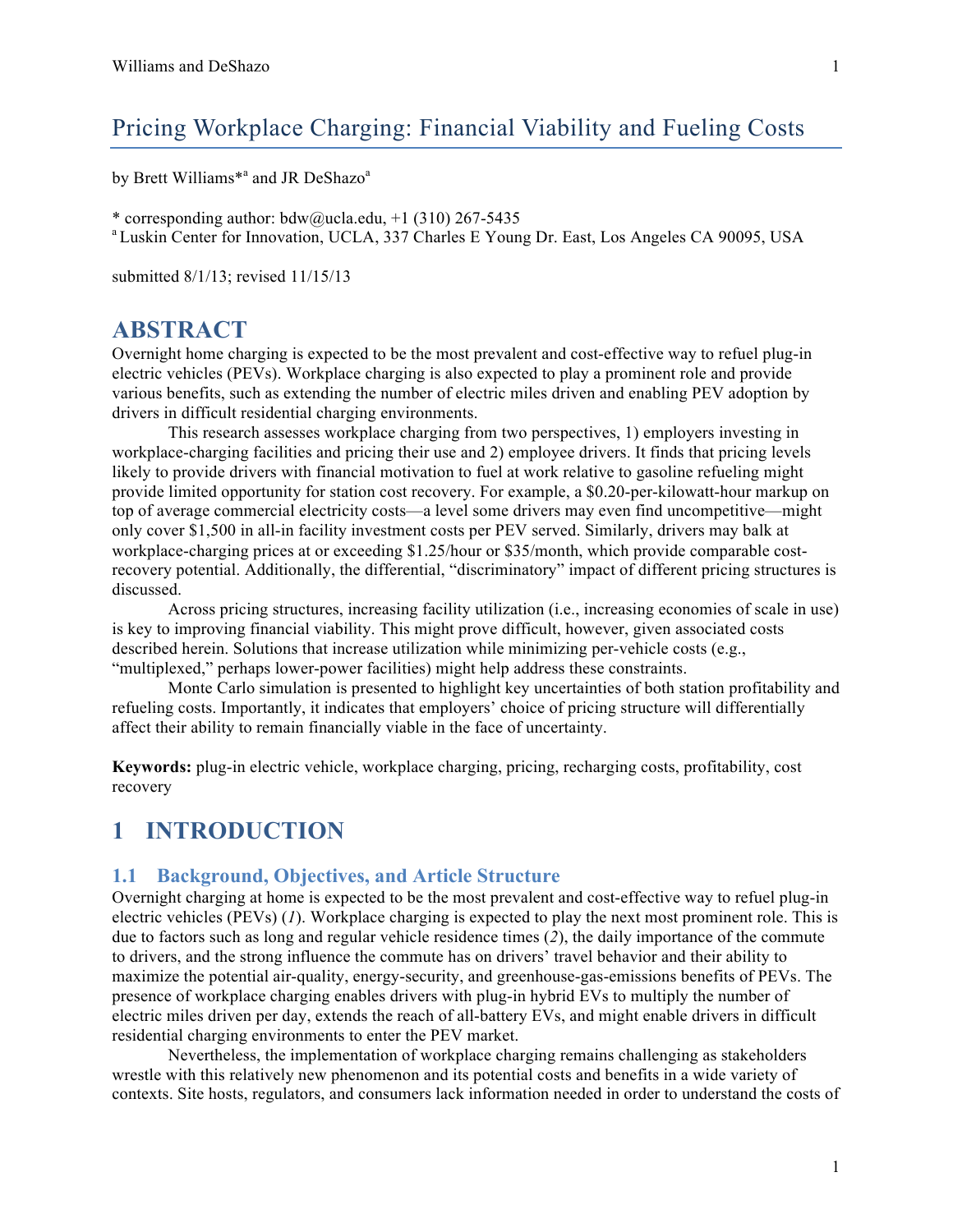fueling and implications of various pricing and incentive policies. The supporting literature is relatively sparse and nascent. For example, business models for recharging have been discussed from the perspective of market structure and actors (*3, 4*). Financial analysis by Schroeder and Traber examined public fast charging stations (*5*), which use different technology with different considerations than examined here. Botsford (*6*) analyzed non-residential charging from a cost-based perspective that articulates what revenues are required to cover examined costs, the opposite approach to the one taken below for workplaces.

This research assesses workplace charging from two perspectives: i) employers investing in workplace-charging facilities and pricing their use and ii) employee drivers. These perspectives are explored in turn in each of section 2 (methods and assumptions) and section 3 (results and discussion). This analysis makes several contributions, including:

- 1. finding limited opportunity for employer cost recovery per vehicle served at prices that employee drivers might find financially motivating,
- 2. describing opportunities for increasing financial viability through economies of scale in use,
- 3. characterizing each of three pricing structures for their differential impacts on drivers with varying commute and vehicle characteristics,
- 4. describing how choice of pricing strategy affects employer ability to remain viable in the face of uncertainty, and
- 5. providing benchmarks that facilitate comparison of pricing levels both across pricing structures and relative to two gasoline refueling baselines.

# **2 METHODS AND ASSUMPTIONS**

## **2.1 Workplace-Charging Financial Model Elements**

This subsection describes the major elements of the financial model developed to examine workplacecharging investments from the employer perspective, including costs, financial assumptions, and facility utilization.

#### *2.1.1 Costs*

Charging station costs can be broken into three types: upfront, periodic, and variable costs. Costs often vary dramatically based on site-specific conditions, and not all costs are required for all installations.

Upfront costs include the fully-burdened cost of the facility and its installation, including:

1. PEV-ready electrical service

(e.g., site assessment and design, electric-service upgrades, permitting, trenching, conduit);

2. parking/"station" modifications

(e.g., accessways, bulwarks, signage, security, access control, data logging if separate from the charger);

3. electric-vehicle supply equipment (EVSE)

(e.g., chargers with various configurations of power level, number of outlets or vehicles served, cabling, access controls, network access capability, data logging); and

4. facility decommissioning

Variable costs (e.g., electricity energy and demand charges, rate-tier adjustments, sales tax, facility operation  $\&$  maintenance) relate to the amount of charging provided (e.g., per kilowatt-hour [kWh]). Periodic costs are ongoing but relate less closely to the amount of service provided (e.g., property tax,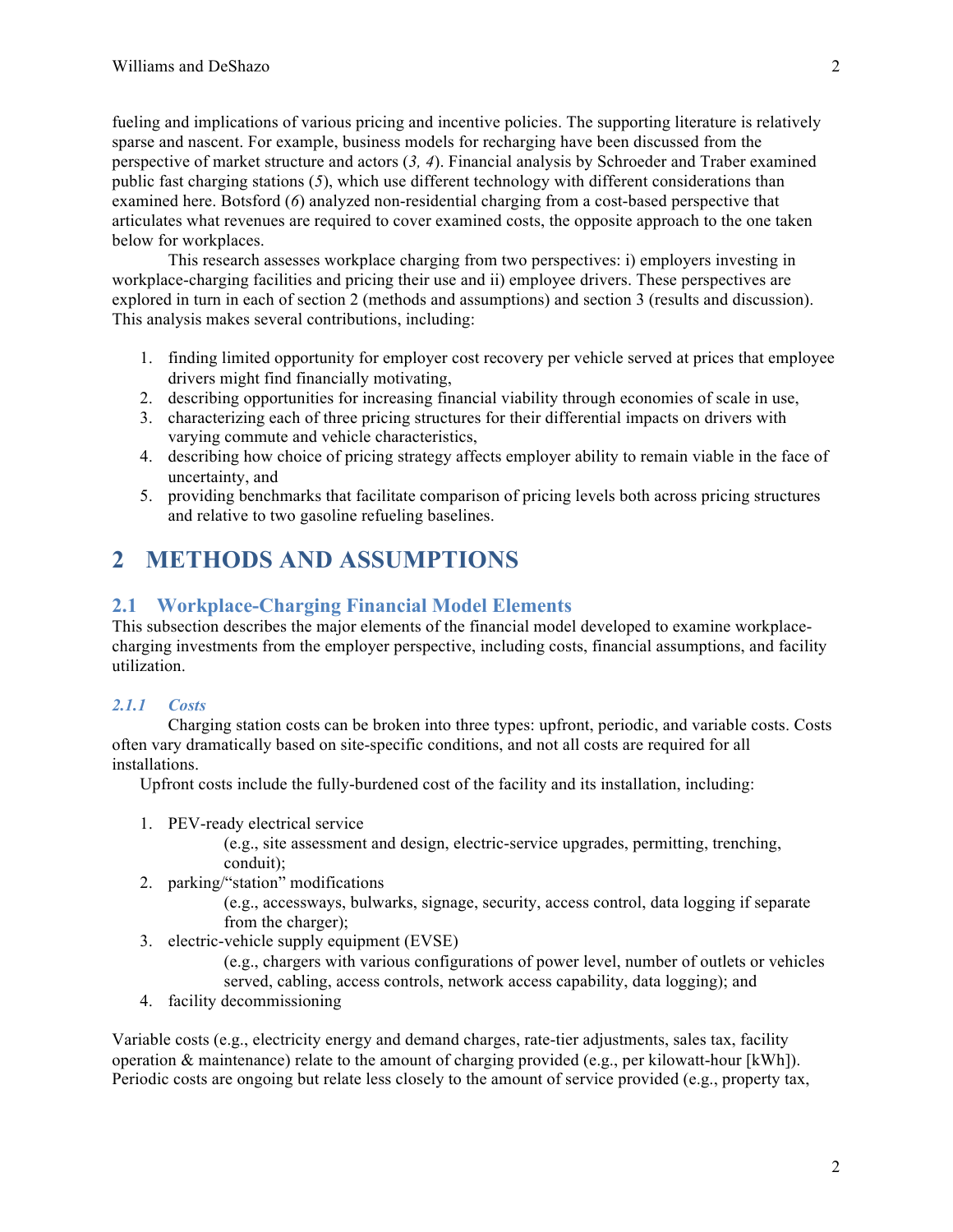insurance, periodic access or network fees, facility management and data processing). They can be treated as an additional upfront, fixed lump sum if their level is known.

Because of the wide variety of facility cost structures (the subject of future work) and in order to allow flexible exploration of a variety of cost levels, the financial modeling employed herein explicitly presents a range of "all-in" fixed investment levels (e.g., the vertical axes in Figure 3-1). This allows the reader to choose different levels (i.e., pick different points) appropriate to different situations, as described in subsection 3.1. For illustrative purposes, consider the following estimates, which are not meant to be representative of a full range of possible situations, but rather are presented to help calibrate the reader as she considers her own specific situation/context of analysis.

**Fixed Costs (Upfront and Periodic)** The California Plug-in Electric Vehicle Collaborative (CA PEVC) indicates that workplace-charging installations might typically cost on the order of \$5,000 per 240-volt (240V) installation, plus the cost of the charging equipment (*7*). The cost of the charger also varies based on level and features. For example, Southern California Edison estimates Level 1 (120V) charging equipment ranges \$100–1,000, Level 2 (240V) \$500–6,000, and DC fast charging equipment tens of thousands of dollars (*8*).

Networked chargers might require additional periodic costs, e.g., ~\$200 per year per charger, including some level of vandalism cleanup (*9*). Non-networked code-restricted access systems (with the option for drivers to use their own phone network to pay and receives codes) might have lower periodic fees and other costs (*10*).

Lower-power (e.g., Level 1 systems typically providing less than 2 kW of power and incorporating common outlets) and/or multiplexed charging equipment serving more than one vehicle per off-board charger might further lower costs beyond the standard one-Level-2-charger-per-vehicle approach that has dominated thus far.

**Variable Costs** Within a reasonable range of utilization, electricity costs are expected to dominate the variable cost category. Electricity costs vary based on utility territory, business class, total energy and power demanded, season of year, time of day, and rate schedule selected. For simplicity, it is assumed that variable costs average  $$0.1275/kWh<sup>1</sup>$  [the average retail price of electricity sold in 2011 to commercial customers by the Los Angeles Department of Water and Power (*11*)].

For the purposes of uncertainty analysis, it is assumed variable costs range from a low of \$0.09/kWh [the average 2011 price for Southern California Edison (SCE) industrial customers, (*11*)] to a high of \$0.30/kWh [the peak penalty price for charging during the summer between the hours of noon and 9pm on SCE's time-of-use PEV charging schedules for small and medium commercial customers (*12*)].

#### *2.1.2 Financial Assumptions*

Unless otherwise stated, the financial modeling described here evaluates the present value of charging revenues net of all-in investment costs assuming: a ten-year planning horizon, a 5% discount rate, a 3% annual growth rate in electricity and gasoline prices and the level of markup, and maintenance costs equivalent to 5% of total costs. Taxes and revenue sharing with network providers are not treated explicitly here, and thus can either be considered to be 0% or covered in fully-burdened fixed costs.

<sup>&</sup>lt;sup>1</sup> This assumption ignores the possibility that energy purchased to charge PEVs could move the business into a more expensive tier of electricity prices and/or that the power demanded by the equipment could add to the facilities' demand charges (if applicable). This is probably a reasonable simplification for a small number of vehicles served relative to the workplace's overall electricity consumption and with a little care not to allow PEV charging during the hours each month when the facility demands its peak amount of power (upon when demand charges are set). Further, utilizing special EV rates (possibly requiring the purchase of a second meter to be included in "all-in" installation costs) may also avoid these possibilities.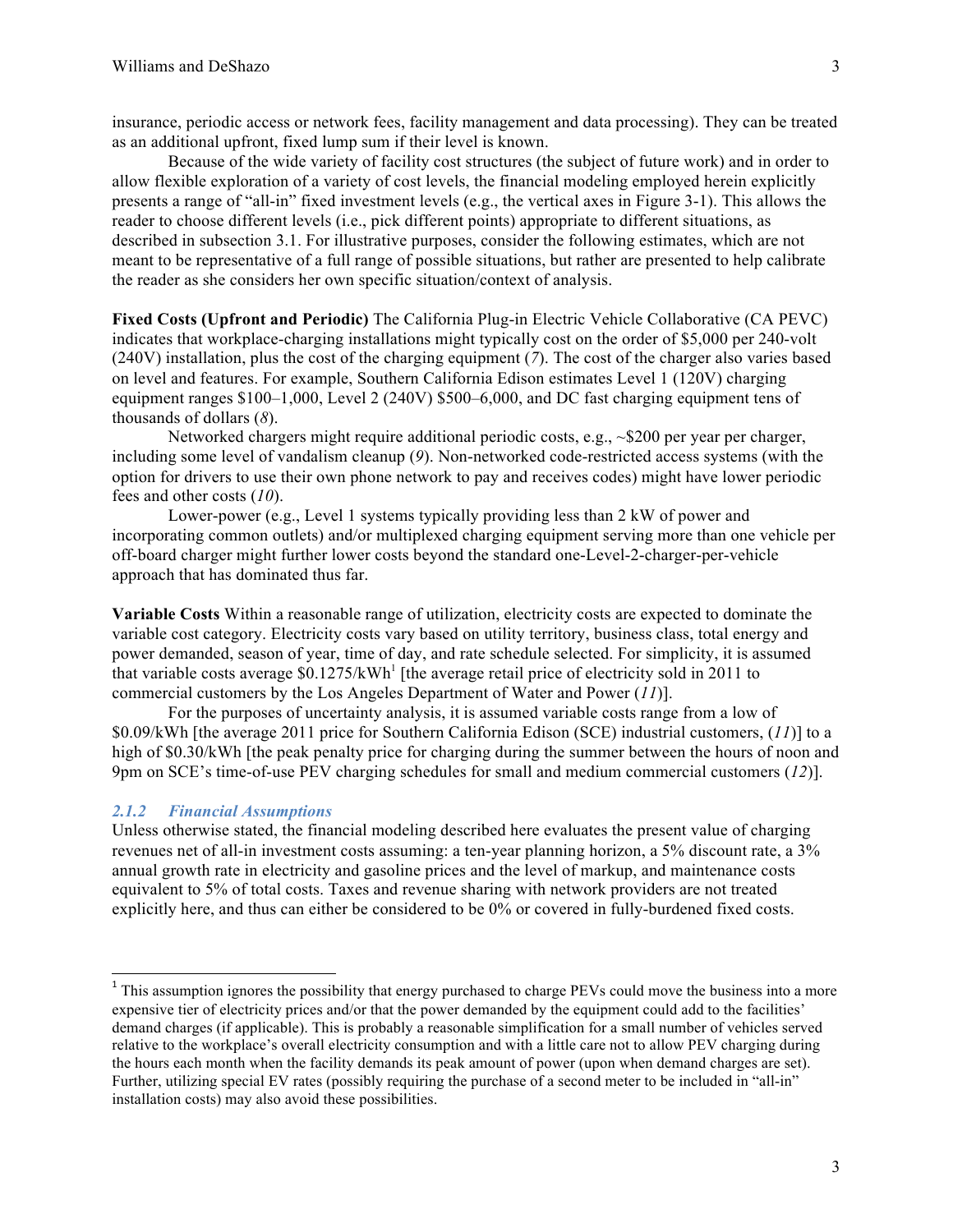#### *2.1.3 Facility Utilization*

Variable costs and revenues depend on the level of use experienced by the charging facility. Electricity costs and per-kWh revenues depend on the amount of energy consumed, and per-hour revenues depend on the charging duration. These are in turn a function of the power  $(kW)$  of the charging equipment, and the amount of energy (kWh) required. For simplicity, several assumptions are made, including that the vehicle will draw power until it is fully charged, that the power drawn is constant, and that it amounts to approximately 3.5 kW for Level 2 charging (*13*).

The amount of energy required is dependent on the state of charge of the vehicle when it plugs in at work, which, for a given electricity consumption rate (see below), depends largely on the daily commute distance. The daily commute distance is assumed to average 30 miles per day (*13*). In order to calculate how many kWh will be needed to recharge PEVs that have traveled, on average, half of that daily commute distance (15 miles), the vehicle's electric fuel economy is needed. It is assumed that the average PEV can make the trip in electric mode consuming electricity at approximately 35 kWh/100 miles. This is an average calculated using the U.S. Environmental Protection Agency's adjusted electric economy ratings for PEVs, weighted by aggregated sales data through April 2013 (*14*).

Thus, to recover from a 15-mile one-way commute, the workplace charging facility needs to provide 0.35 kWh/mi or 5.25 kWh per vehicle. At the 3.5-kW Level 2 charging rate, this would take approximately 1.5 hours. It is further assumed that the charging equipment will be utilized 5 days per week for 48 weeks out of the year, or 240 days per year.

#### **2.2 Fueling Decision Support for Employee Drivers: Additional Inputs**

Additionally assumed are a sales-weighted, EPA-rated PHEV average gasoline fuel economy of approximately 41 miles per gallon (mi/gal) and a conventional-vehicle fuel economy of 27.2 mi/gal. The former was calculated based on PEV sales and the latter is the EPA composite rating for small and medium cars in model year (MY) 2011, the most recent year for which data was available (*15*). This is a higher, and therefore more conservative, fuel economy than the composite ratings for both MY2011 cars as a whole (25.9) and all passenger vehicles (including trucks, 22.8). At the moment, PEVs are mostly small and medium cars, but the alternative fueling option available to some PEV drivers might be a larger car or truck. In all cases (including PEVs), the ratings used herein are EPA "adjusted" to better reflect real-world driving conditions (i.e., the number used on the new-vehicle sticker).

# **3 RESULTS AND DISCUSSION**

#### **3.1 Investment and Pricing Decision Support for Employers**

Figure 3-1 plots cost-recovery breakeven points as a function of "all-in" investment cost levels (vertical axis) and fee levels (horizontal axis). On the breakeven lines, the 10-year present value of net revenues (NPV) is zero and costs are recovered. Above the breakeven lines, the NPV is positive and the workplace-charging investment is potentially profitable. The figure allows exploration of individual situations seen by firms at specific locations with varying conditions. Additionally, it allows exploration of the effect of incentives that change cost levels, a subject of future work.

It should be noted that the only revenues represented in Figure 3-1 are those from fees for recharging services. Other sources of revenue or broader benefits might be available, including from tax and accounting benefits, participation in utility demand-response programs, and future value streams from the intelligent control of charging rates to provide various types of grid services [e.g., participation in regional grid markets like regulation, benefits to utility operation and the transmission or distribution system, customer-side-of-the-meter benefits like utility-bill mitigation or power quality/reliability, and/or a variety of related renewable-integration services (*16, 17*)]. Eventually, workplace-charging systems might be upgraded to broker bi-directional power flows to and from PEVs for greater levels of grid services, onsite energy management, and emergency power.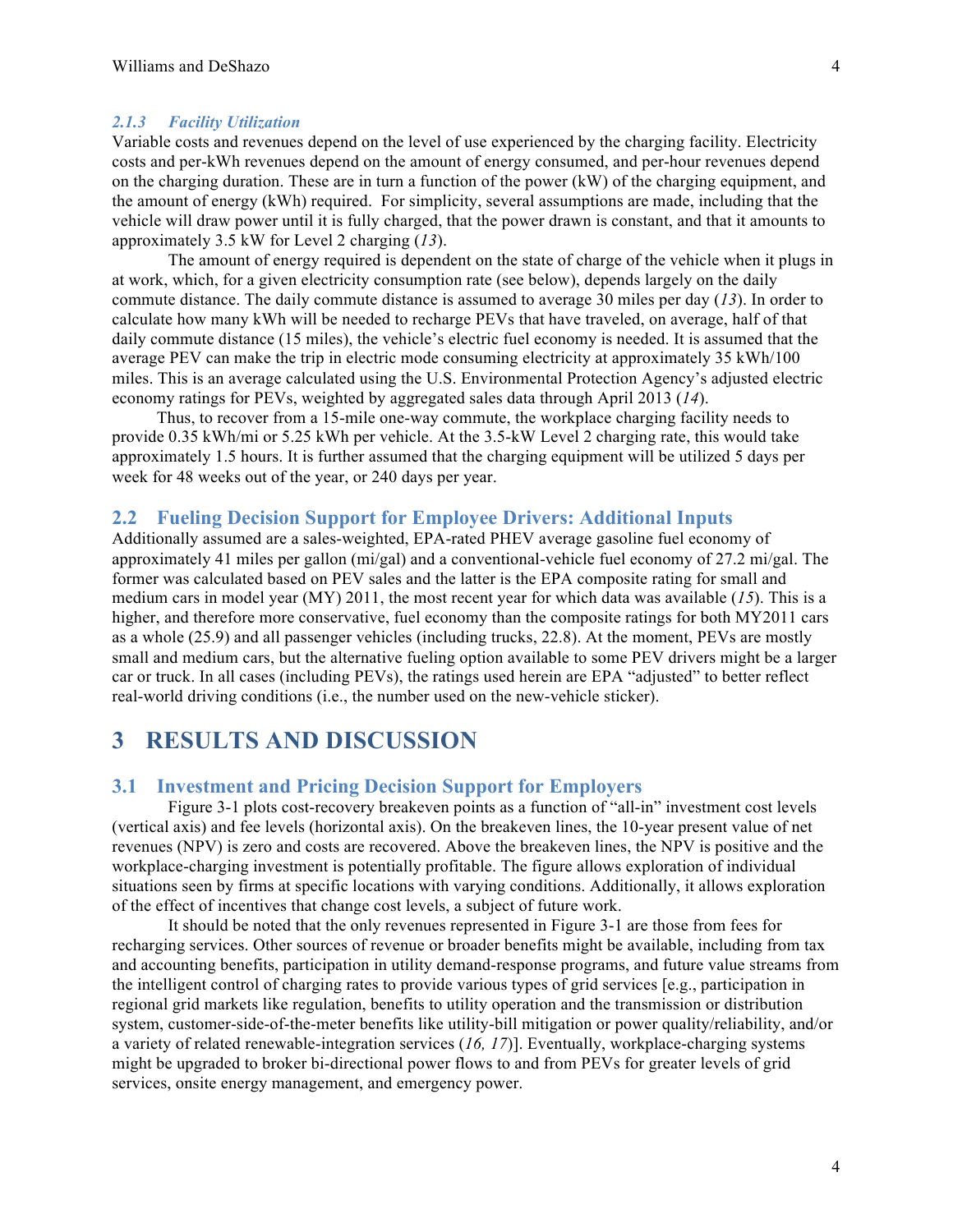Figure 3-1 has three parts (a–c) presenting the NPV resulting from three basic price structures: per-kWh (a), per-hour (b), and per-month (c). Per-kWh scenarios indicate the amount of the initial markup added to the electricity costs passed on to the driver. Per-hour (b) and per-month (c) scenarios indicate the level of those fees. The first of the four data markers in each case indicates the break-even level required to cover variable (electricity) costs only (i.e., zero project costs). For example, in part a, charging for the electricity with no additional markup precisely covers electricity costs, resulting in a net present value of zero. \$0.50/hour and \$15/month are rough equivalents, given electricity costing \$0.1275/kWh. The next data markers represent symmetrical increases in the fee level for illustration, up to levels that might represent reasonable maximums that drivers are generally willing to pay. As will be seen in section 3.2, the third marker might still provide the driver with some advantage over fueling on gasoline at today's prices, whereas the fourth marker might be considered uncompetitive with gasoline, on the whole.

In general, it appears difficult to recover more than a couple thousand dollars of investment on one charging unit providing one modest charge per day on a limited number of commute days per year. It is clear that, for those workplaces concerned with profitable operation of their workplace-charging facilities, increasing utilization and/or reducing average unit costs is important. These topics are explored in subsection 3.1.2 and future work. However, some workplaces may nevertheless face high fixed costs of installation and may not be installing many charge spots over which to spread them. Similarly, they may face pressures that have the effect of limiting the number of vehicles served per day. Unlike accommodating early-adopter workplaces, some workplaces:

- 1. may not wish to require the potentially productivity-decreasing process of moving cars in and out of charging locations throughout the day;
- 2. may wish to limit or prohibit charging in the afternoon to avoid peaks in either energy charges or facility demand charges; and/or
- 3. may not have synergistic opportunities to open their charging to fleet or public vehicles after employee charging (and peak hours) take place.

Figure 3-1 also shows the effect of an additional \$1 fixed fee per session (dotted lines). This addition increases the cost-recovery potential per vehicle of a given simple fee structure by \$1,000–\$1,500. Similarly, the workplace might be tempted to confound parking and recharging pricing in such a way that the PEV driver continues to pay a rate higher than normal parking fees for occupying a recharging space after active recharging is completed. However, for reasons discussed here and elsewhere (*18*), fixed-fee structures are potentially both less transparent and more discriminatory against certain vehicle types and drivers. For example, for those with smaller batteries and/or shorter commutes, the large fixed component of these fee structures can, in one manifestation or another, quickly end up raising the effective costs of workplace charging to several dollars, not several cents, per kilowatt-hour received. This might be counterproductive to adoption of workplace charging by the majority of the PEV market that drives PHEVs or neighborhood electric vehicles (NEVs).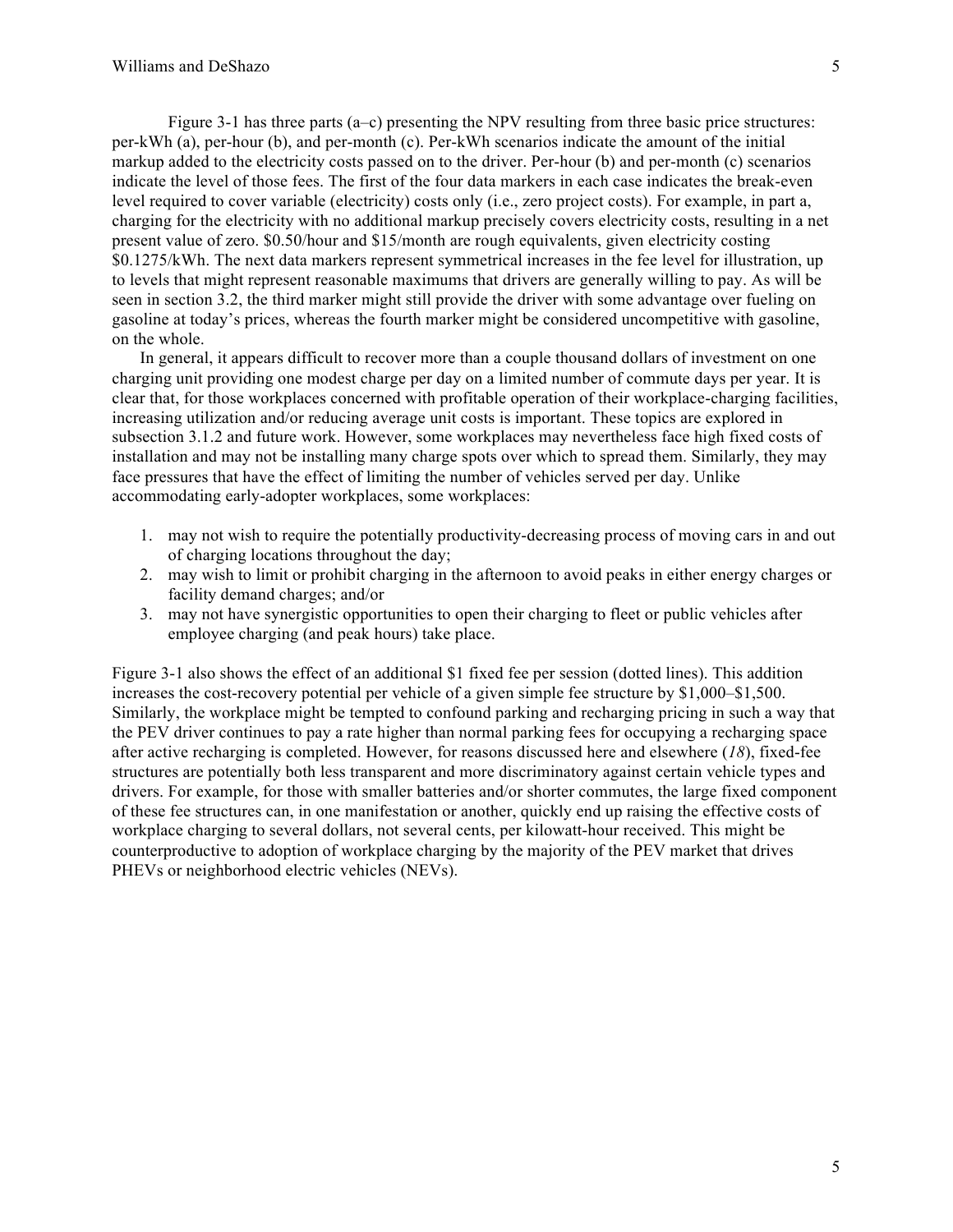



<sup>a</sup> Assumes a 5% discount rate, 240 commute days, 15-mile 1-way commute, 5.2 kWh consumed, 3.5-kW charging (L2), 1.5-hour/session, and \$0.1275/kWh electricity costs in year 1. Electricity and maintenance costs and electricity markup level are escalated by 3% per year.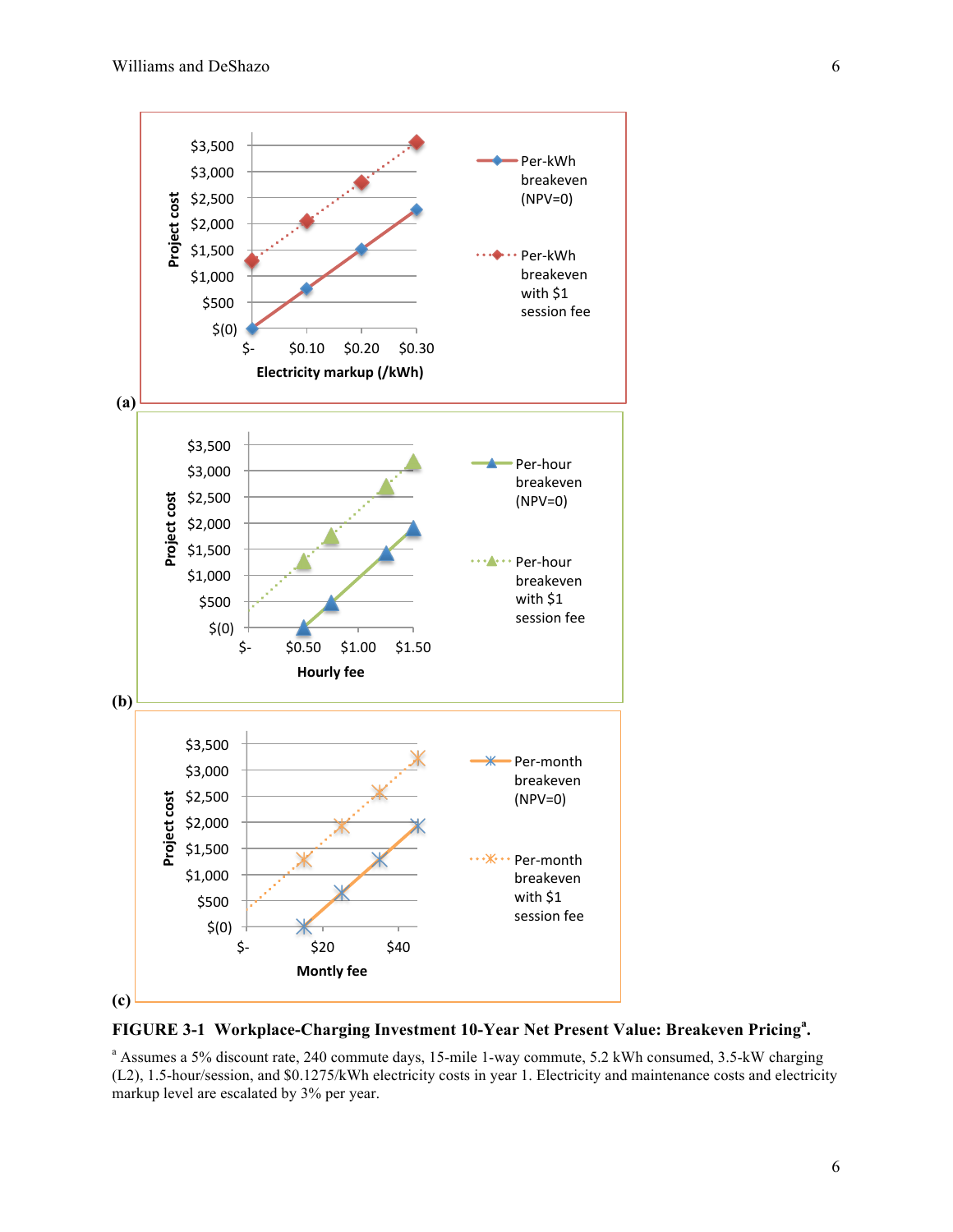#### *3.1.1 Sensitivity and Uncertainty Analysis of Financial Viability*

Understanding the effects of uncertainty on financial viability is important to evaluate the robustness of net-present-value estimates. Additionally, if pricing structures respond differently to sources of uncertainty, employers may be able to minimize variability in financial returns through their choice of pricing structure. This subsection explores uncertainties and sensitivities first using the \$0.30 markup/kWh price structure and level as the "base case" scenario. Following the base-case explanation, the roughly equivalent<sup>2</sup> \$1.50/hour and \$45/month fee structures are also analyzed. The results are summarized in Table 3-1.

**(a) Per-kWh Case** A variable fee with a \$0.30/kWh markup in year 1<sup>3</sup> is able to recover more than \$2,000 in fixed project costs with a positive NPV of \$386. Of the simple (i.e., without session fee) variable-fee scenarios discussed, this is the scenario able to cover the highest fixed project costs. It is taken as the per-kWh "base case," and its more general underlying assumptions are taken as "baseline" assumptions.

To explore the importance of various inputs to this base-case estimate of \$386, a Monte Carlo simulation of 50,000 trials was run on the input parameters as described in Table 3-1 using Oracle's Crystal Ball software. The "best-guess" input assumptions discussed so far are in bold and have been bounded by ranges defined by "minimum" and "maximum" estimates based on a combination of the literature sources used to produce the corresponding point estimate and author judgment. All but one range have been characterized with "triangle" probability distributions defined by linearly decreasing probability from the "best-guess" to the minimum and maximum estimates. Maintenance cost escalation, for which particularly little was known about the appropriate probability distribution, was assigned a uniform distribution across the range of values considered.

By repeatedly re-calculating the \$386 NPV estimate using input values that are probabilistically picked from within the ranges described above, the Monte Carlo simulation produced a distribution of NPV estimates reflecting uncertainty in the input assumptions that can be compared to \$386 point estimate. (The latter, point estimate implicitly assumes perfect knowledge about input values). In contrast to **the point-estimate of \$386 for the NPV**, the Monte Carlo analysis produced a relatively symmetrical beta distribution with **a mean of \$264** and a **95% confidence interval** (C.I.) ranging **from (\$829) to \$1,460**.

This suggests that the NPV may be somewhat lower than the point estimate indicates, but that more room exists within the 95% confidence interval for upside potential than downside potential. The last set of columns in Table 3-1 give the "contribution" produced by the specified uncertainty in each input parameter. This "contribution" is an illustrative metric produced by the Oracle software by normalizing the rank correlation coefficients between each input and the NPV estimate to illustrate how uncertainty in each input contributes to the overall distribution of NPV estimates produced over the course of the 50,000 estimations. Again, it is presented here simply to rank and roughly characterize the importance of each input and its uncertainty to the value of the NPV estimate of the base case.

The two dominant uncertainties were:

l

- 1. the distance of the one-way commute (which determines how much electricity is needed and the range for which was kept wide to acknowledge drivers are distributed across a variety of commute distances and not stacked up near the average value); and
- 2. maintenance costs (currently modeled as a percentage of all-in fixed costs, which in turn are the most important factor in the NPV estimation but taken as given to define each scenario).

 $^2$  Both in terms of cost-recovery potential, but, more particularly, to the driver—see section 3.2.

 $3$  i.e.,  $(\text{\$0.1275+\$0.30)}$ /kWh in year 1, escalated by 3% per year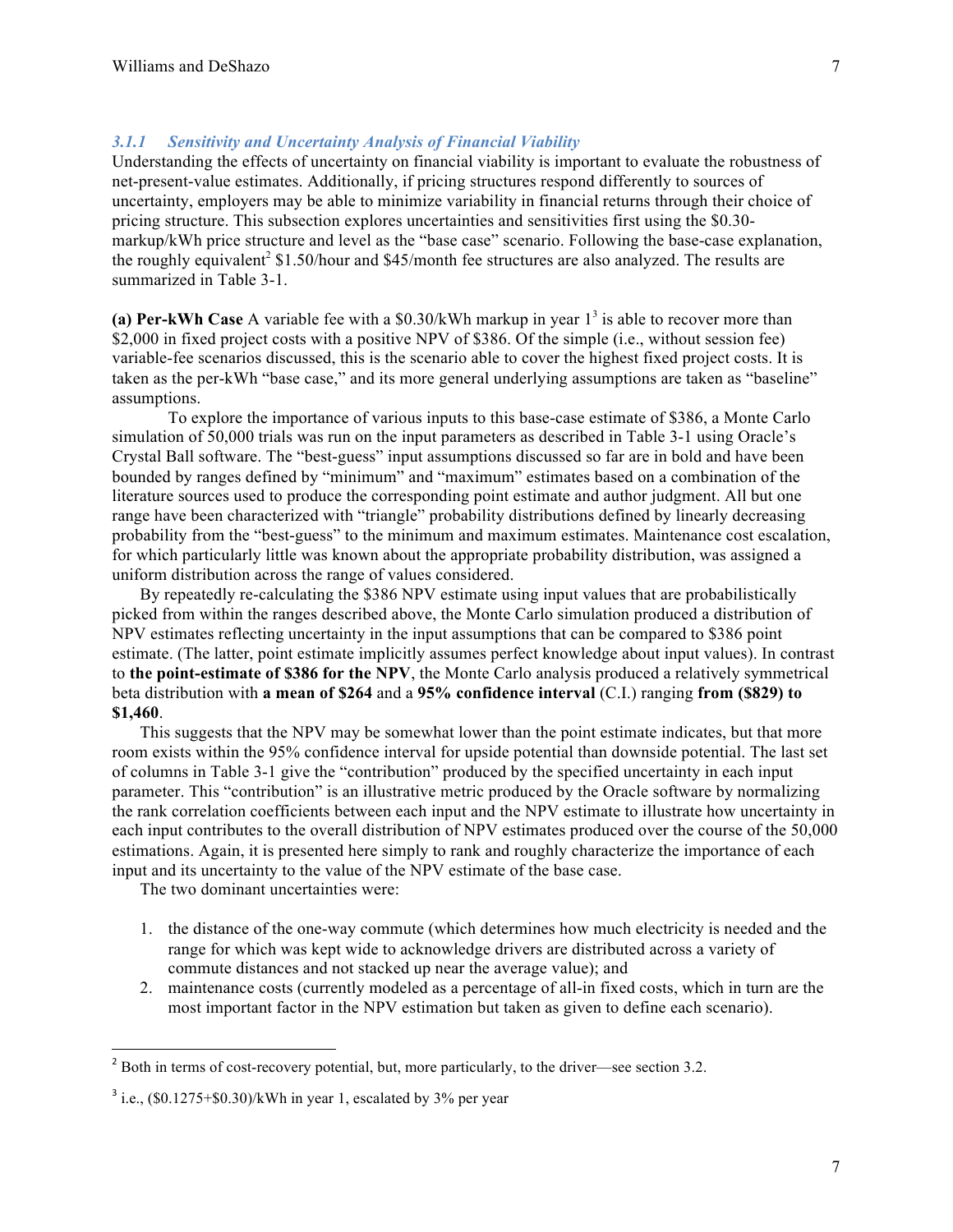The electric fuel consumption of the vehicle (which also determines how much electricity is needed, but which is bounded more tightly by the range of current vehicles on the market) contributed less than 10%. Perhaps surprisingly, the uncertainty in the number of commute days per year contributes only about 1% in this analysis as structured. Parameters related to the variable cost (i.e., cost of electricity) do not contribute in this variable-rate pricing scenario, as expected.

This analysis suggests that maintenance costs need to be better understood and modeled. Additionally, if a wide range of potential commute distances need to be considered rather than a representative average, the results can be expected to vary considerably, making the decision-making process more complicated. More generally, a clearer picture is needed of facility utilization (see subsection 3.1.2).

It should also be noted that the exact method of markup may be important and should be examined further. For example, would the markup be a fixed amount or a percentage? Or would the employee be asked to pay in terms of a specific markup or a specific total price/kWh consumed? How and how often would the markup or total change over time?

*Bounding Estimates* Finally, to provide additional context, two non-probabilistic scenarios were also calculated to bound the base case: Simultaneously employing all of the unfavorable assumptions results in a "worst-case" NPV of (\$2,135); combining the favorable assumptions results in a "best-case" NPV of \$4107. It should be noted, however, that these bounding estimates are by definition unlikely; indeed, they fall well outside of the range that happened to occur during the Monte Carlo simulation, (\$829) to \$1,460.

**(b) Per-Hour** As compared to a point NPV estimate of (\$148) for \$1.50/hour, the Monte Carlo simulation produced a somewhat left-skewed lognormal distribution with a mean value of (\$1,387) and a 95% C.I. of (\$3,426) to \$2,517. This indicates that \$1.50/hour may be even less likely to cover \$2,000 in project costs than the near-zero point estimate indicates, and that there is more room for downside than upside. Examining the contributions of the input parameters in Table 3-1, nearly three quarters is due to the possibility that higher charging power might decrease the active charging time and thus reduce billable hours. Similarly, the possibility that electricity or maintenance costs might be worse than expected also show an important potential to reduce cost recovery in this fee structure. Compared to these effects, the commute distance (or, more generally, utilization) is not very important.

**(c) Per-Month** As compared to the point NPV estimate of (\$91) for \$45/month, the Monte Carlo simulation produced a somewhat right-skewed Weibull distribution with a mean value of (\$910) and a 95% C.I. of (\$2,535) to \$300. This indicates that \$45/month may be even less likely to cover \$2,000 in project costs than the near-zero point estimate indicates, and that there is much more room for downside than upside. Over half of the "contribution" is due to the possibility of higher electricity costs. Similarly, the possibility that maintenance costs might be worse than expected also shows an important potential to reduce cost recovery in this fee structure, as would higher-than expected electricity cost escalation. The assumed commute distance is relatively important, although in this case it is important to remember that decreased utilization is desirable from a cost-recovery standpoint. This creates a perverse incentive to collect monthly fees from employees but discourage PEV charging and its associated benefits.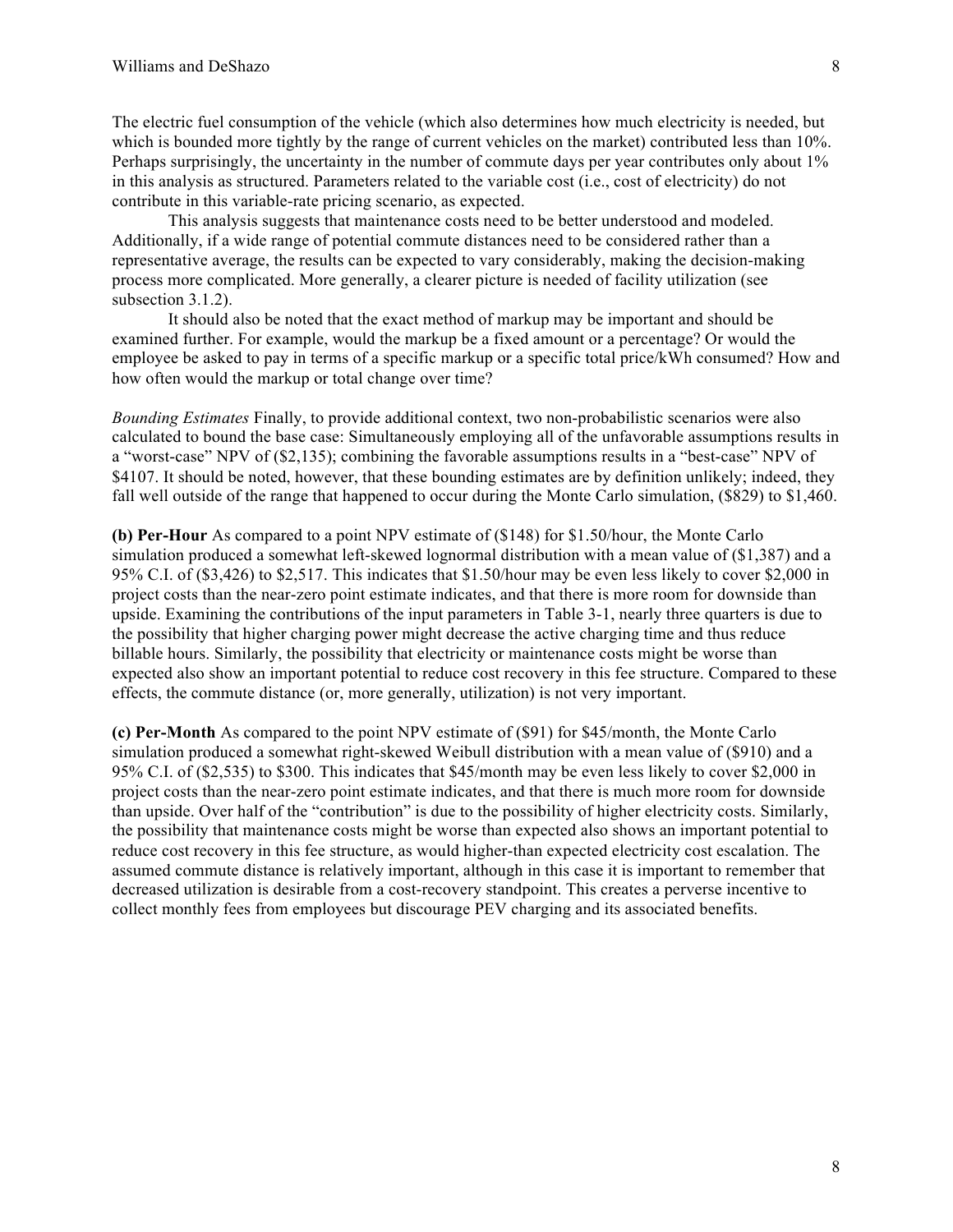|                               |          |                         |                | $+$ \$0.30/kWh | \$1.50/hour                           | \$45/month     |
|-------------------------------|----------|-------------------------|----------------|----------------|---------------------------------------|----------------|
|                               |          |                         | Point estimate | \$386          | (\$148)                               | $(\$91)$       |
|                               |          | Monte Carlo mean        |                | \$264          | (\$1,387)                             | $(\$910)$      |
|                               |          | 95% confidence interval |                | $($829)$ to    | $($3,426)$ to                         | $(\$2,535)$ to |
|                               |          |                         |                | \$1,460        | \$2,517                               | \$300          |
|                               |          |                         |                |                |                                       |                |
| Input parameter               | Min.     | <b>Best guess</b>       | Max.           |                | Uncertainty Contribution <sup>a</sup> |                |
| One-way commute distance      | 10       | 15                      | 20             | 54%            | 2%                                    | $-14%$         |
| $(i)$ $(l3)$                  |          |                         |                |                |                                       |                |
| Maintenance costs             | $1\%$    | 5%                      | 10%            | $-27%$         | $-6\%$                                | $-19%$         |
| (% of all-in costs) $(9, 10)$ |          |                         |                |                |                                       |                |
| Discount rate $(19)$          | 3%       | $\frac{5\%}{2}$         | 10%            | $-8\%$         |                                       | $-1\%$         |
| PEV electric fuel economy     | 30.1     | 34.5                    | 38             | 6%             | $0.2\%$                               | $2\%$          |
| (kWh/100mi) (14)              |          |                         |                |                |                                       |                |
| Escalation of markup          | $1\%$    | 3%                      | 5%             | 3%             |                                       |                |
| Commute days per year         | 235      | 240                     | 260            | $1\%$          | $0.1\%$                               | $-0.3\%$       |
| Maintenance cost escalation   | $1\%$    | Uniform                 | 5%             | $-1\%$         | $-0.2\%$                              | $-0.3\%$       |
|                               |          | (3%)                    |                |                |                                       |                |
| Charging power (kW) $(13)$    | 1.4      | 3.5                     | 7.2            |                | $-73%$                                |                |
| Electricity cost (/kWh) (11,  | \$0.0901 | \$0.1275                | \$0.30         |                | $-16%$                                | $-56%$         |
| 12)                           |          |                         |                |                |                                       |                |
| Electricity cost escalation   | $1\%$    | 3%                      | 12%            |                | $2\%$                                 | $-7\%$         |
| (II)                          |          |                         |                |                |                                       |                |

#### **TABLE 3-1 Uncertainty and Importance of Input Parameters: Per-kWh, Per-hour and Per-month**

<sup>a</sup> Described in the text, this is a metric based on normalized rank correlation coefficients

**Summary and Comparison of Uncertainty Across Fee Structures** Fundamentally, commute distance is important to the per-kWh structure, as it represents sales volume. Commute distance is also important to the per-month structure, but for the opposite reason (increased charging of PEVs decreases cost-recovery). Charging power, the rate or "speed" of charging, is critically important for per-hour viability, as it determines the active charging time and thus billable hours (for reasons discussed in section 3.1). Electricity cost factors are important to both the per-hour and, in particular, per-month structures. Additionally, uncertainty in maintenance costs is important to all structures (though somewhat less so for the per-hour structure), flagging this as a priority for future refinement in the model.

Across fee structures, the effect of uncertainty in the input assumptions is to lower the NPV estimate but to provide significant room for upside potential. The per-kWh structure fares the best (smallest reduction in NPV estimate and large upside potential). The per-hour structure NPV estimate is lowered the most and has a large range (both upside and downside). The per-month upside potential is the most limited and the downside potential grows large if utilization and costs increase. The analysis of these inputs also indicates that employers wishing to minimize the variability in financial viability overall should adopt the per-kWh structure.

#### *3.1.2 Workplace Charging Revenue Scenarios: Increasing Utilization*

Under base-case assumptions, even the variable fee structure could only recover approximately \$2,000 in project costs per PEV served per day, on the low side for historical installations if thinking of this as a one-Level-2-charger-per-PEV approach. This presents a challenging cost-recovery environment for many workplaces. However, several opportunities exist to improve the picture. They include possibilities mentioned above:

- 1. shuffling multiple employee vehicles through the EVSE-equipped parking spaces,
- 2. utilizing the same equipment for fleet and/or public charging when not in use by employees during off-peak times, and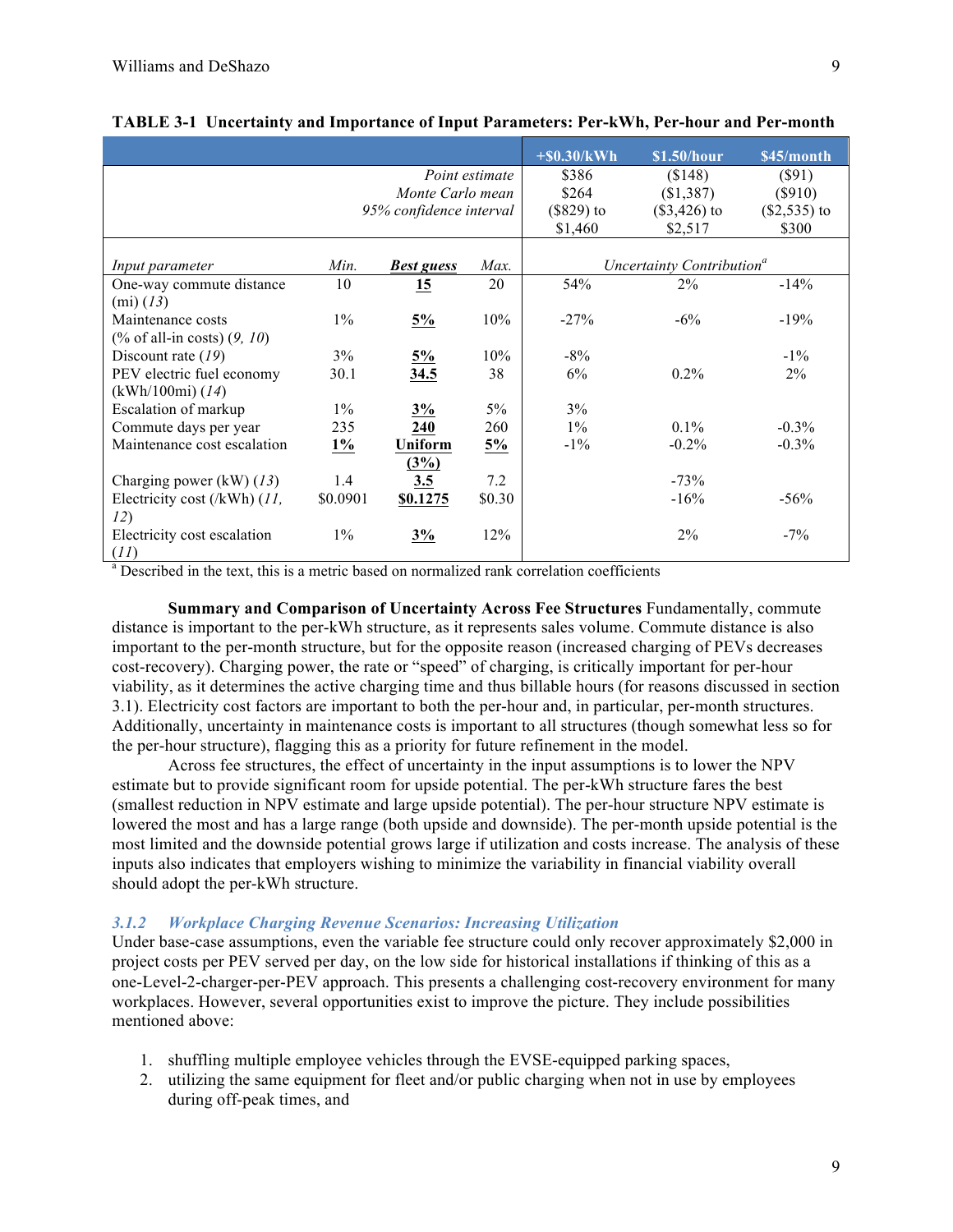3. installing low-cost, multiplexing<sup>4</sup> and/or low-power (e.g., Level 1) equipment.

The first option may be appropriate for certain workplaces—e.g., those with resources available for valet services or a group of motivated, early-adopter-type employees willing and available to conveniently move their cars when alerted their charging session has been completed. However, the increased resource requirements, potentially negative effects on productivity, and/or on-peak charging that might result make this option less desirable. However, it, along with the second option can be considered to improve the cost-recovery calculus in a straightforward way, for example by increasing the number of charge sessions per day or per year. The third, technological option may be the most widely desirable as it has the potential to increase utilization while simultaneously lowering certain project costs or barriers (e.g., electric panel capacity, equipment power ratings, etc.).

Regardless of the means by which utilization is increased, if equipment use increases significantly, the argument grows for either assessing at least part of the maintenance and operation costs on a variable basis per kWh consumed and/or explicitly accounting for accelerated equipment replacement, effects reserved for future work.

Table 3-2 illustrates the effect of increasing Level 2 equipment utilization on the NPV of the base case. It does so using two metrics: the average number of kWh charged per commute day and the average number of electric miles provided per commute day.

As seen for the \$0.30/kWh-markup case in Table 3-2a, doubling the utilization of the charger to 10.4 kWh per day (equivalent to 30 e-miles) yields enough revenue to support \$4,000 of investment. If the charger could be used more intensively without undue valet, worker-productivity, or peak-electricity costs, the tripling or quadrupling of utilization supports over \$6,000 and \$9,000 of financially viable investment, respectively.

<sup>&</sup>lt;sup>4</sup> i.e., equipment that can charge multiple vehicles using one circuit and/or off-board charger, e.g., through use of multiple cords and control of the amount or timing of power sent to each vehicle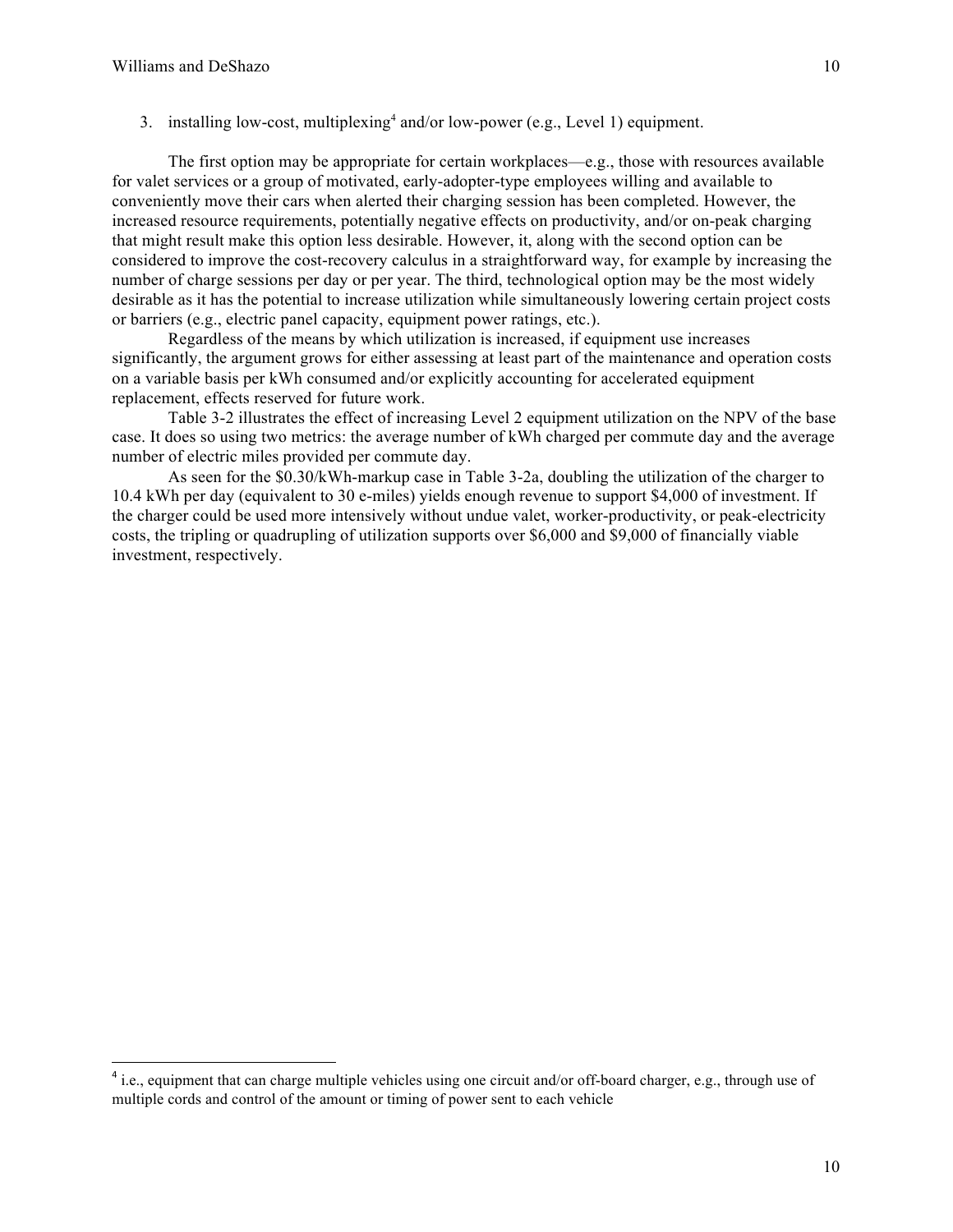# **TABLE 3-2 Utilization Scenarios**

 $a)$ 

|         |    |        | Utilization per day |           |          |          |          |          |          |          |
|---------|----|--------|---------------------|-----------|----------|----------|----------|----------|----------|----------|
|         |    | 1 PEV  |                     | 2 PEVs    |          | 3 PEVs   |          | 4 PEVs   |          |          |
|         |    |        | $15 e$ -mi          |           | 30 e-mi  |          | 45 e-mi  |          | 60 e-mi  |          |
|         |    |        | 5.2 kWh             |           | 10.4 kWh |          | 15.5 kWh |          | 20.7 kWh |          |
|         | \$ |        | \$                  | 3,261     | \$       | 6,522    | Ş        | 9,784    |          | 13,045   |
|         | \$ | 1,000  | \$                  | 1,824     | \$       | 5,085    | \$       | 8,346    | \$       | 11,608   |
| cost    | \$ | 2,000  | \$                  | 386       | \$       | 3,648    | \$       | 6,909    | \$       | 10,170   |
|         | \$ | 3,000  | \$                  | (1,051)   | \$       | 2,210    | \$       | 5,472    | \$       | 8,733    |
| Project | \$ | 4,000  | \$                  | (2,488)   | \$       | 773      | \$       | 4,034    | \$       | 7,295    |
|         | \$ | 5,000  | \$                  | (3,926)   | \$       | (664)    | \$       | 2,597    | \$       | 5,858    |
|         | \$ | 6,000  | \$                  | (5, 363)  | \$       | (2, 102) | \$       | 1,159    | \$       | 4,421    |
|         | \$ | 7,000  | \$                  | (6,800)   | \$       | (3,539)  | \$       | (278)    | \$       | 2,983    |
|         | \$ | 8,000  | \$                  | (8, 238)  | \$       | (4, 977) | \$       | (1,715)  | \$       | 1,546    |
|         | \$ | 9,000  | \$                  | (9, 675)  | \$       | (6, 414) | \$       | (3, 153) | \$       | 109      |
|         | \$ | 10,000 | \$                  | (11, 113) | \$       | (7, 851) | \$       | (4,590)  | \$       | (1, 329) |

#### \$1.50/hour b)

|         |    |        | Utilization per day |           |         |          |         |          |          |          |
|---------|----|--------|---------------------|-----------|---------|----------|---------|----------|----------|----------|
|         |    | 1 PEV  |                     | 2 PEVs    |         | 3 PEVs   |         | 4 PEVs   |          |          |
|         |    |        | 15 e-mi             |           | 30 e-mi |          | 45 e-mi |          | 60 e-mi  |          |
|         |    |        | 5.2 kWh             |           |         | 10.4 kWh |         | 15.5 kWh |          | 20.7 kWh |
|         | \$ |        | \$                  | 2,727     | \$      | 5,453    | \$      | 8,180    | \$       | 10,906   |
|         | \$ | 1,000  | \$                  | 1,289     | \$      | 4,016    | \$      | 6,742    | \$       | 9,469    |
| cost    | \$ | 2,000  | \$                  | (148)     | \$      | 2,578    | \$      | 5,305    | \$       | 8,031    |
|         | \$ | 3,000  | \$                  | (1,586)   | \$      | 1,141    | \$      | 3,867    | \$       | 6,594    |
| Project | \$ | 4,000  | \$                  | (3,023)   | \$      | (296)    | \$      | 2,430    | \$       | 5,157    |
|         | \$ | 5,000  | \$                  | (4, 460)  | \$      | (1,734)  | \$      | 993      | \$       | 3,719    |
|         | \$ | 6,000  | \$                  | (5,898)   | \$      | (3, 171) | \$      | (445)    | \$       | 2,282    |
|         | \$ | 7,000  | \$                  | (7, 335)  | \$      | (4,609)  | \$      | (1,882)  | \$       | 844      |
|         | \$ | 8,000  | \$                  | (8, 773)  | \$      | (6,046)  | \$      | (3, 319) | \$       | (593)    |
|         | \$ | 9,000  | \$                  | (10, 210) | \$      | (7, 483) | \$      | (4, 757) | \$       | (2,030)  |
|         | \$ | 10,000 | \$                  | (11, 647) | \$      | (8,921)  | \$      | (6, 194) | <b>S</b> | (3, 468) |

#### \$45/month c)

|         |    |        | Utilization per day |           |          |          |          |          |          |          |
|---------|----|--------|---------------------|-----------|----------|----------|----------|----------|----------|----------|
|         |    |        | 1 PEV               |           | 2 PEVs   |          | 3 PEVs   |          | 4 PEVs   |          |
|         |    |        | 15 e-mi             |           | 30 e-mi  |          | 45 e-mi  |          | 60 e-mi  |          |
|         |    |        | 5.2 kWh             |           | 10.4 kWh |          | 15.5 kWh |          | 20.7 kWh |          |
|         | \$ |        | \$                  | 2,784     | \$       | 5,567    | \$       | 8,351    | \$       | 11,135   |
|         | \$ | 1,000  | \$                  | 1,346     | \$       | 4,130    | \$       | 6,914    | \$       | 9,697    |
| cost    | \$ | 2,000  | \$                  | (91)      | \$       | 2,693    | \$       | 5,476    | \$       | 8,260    |
|         | \$ | 3,000  | \$                  | (1, 528)  | \$       | 1,255    | \$       | 4,039    | \$       | 6,823    |
| Project | \$ | 4,000  | \$                  | (2,966)   | \$       | (182)    | \$       | 2,602    | \$       | 5,385    |
|         | \$ | 5,000  | \$                  | (4, 403)  | \$       | (1,619)  | \$       | 1,164    | \$       | 3,948    |
|         | \$ | 6,000  | \$                  | (5, 841)  | \$       | (3,057)  | \$       | (273)    | \$       | 2,511    |
|         | \$ | 7,000  | \$                  | (7, 278)  | \$       | (4, 494) | \$       | (1,711)  | \$       | 1,073    |
|         | \$ | 8,000  | \$                  | (8, 715)  | \$       | (5,932)  | \$       | (3, 148) | \$       | (364)    |
|         | \$ | 9,000  | \$                  | (10, 153) | Ś        | (7, 369) | \$       | (4,585)  | \$       | (1,802)  |
|         | \$ | 10,000 | \$                  | (11, 590) | \$       | (8,806)  | \$       | (6,023)  | \$       | (3, 239) |

## **3.2 Fueling-Cost Benchmarks: Workplace Charging and Gasoline Equivalents**

This subsection provides benchmarks to facilitate the comparison of the driver costs of various fueling alternatives. For each of the three price structures—per-kWh, per-hour, and per-month—and four price levels—e.g., 1=\$0.50/hour, 2=\$0.75/hour, 3=\$1.25/hour, and 4=\$1.50/hour—Table 3-3 translates the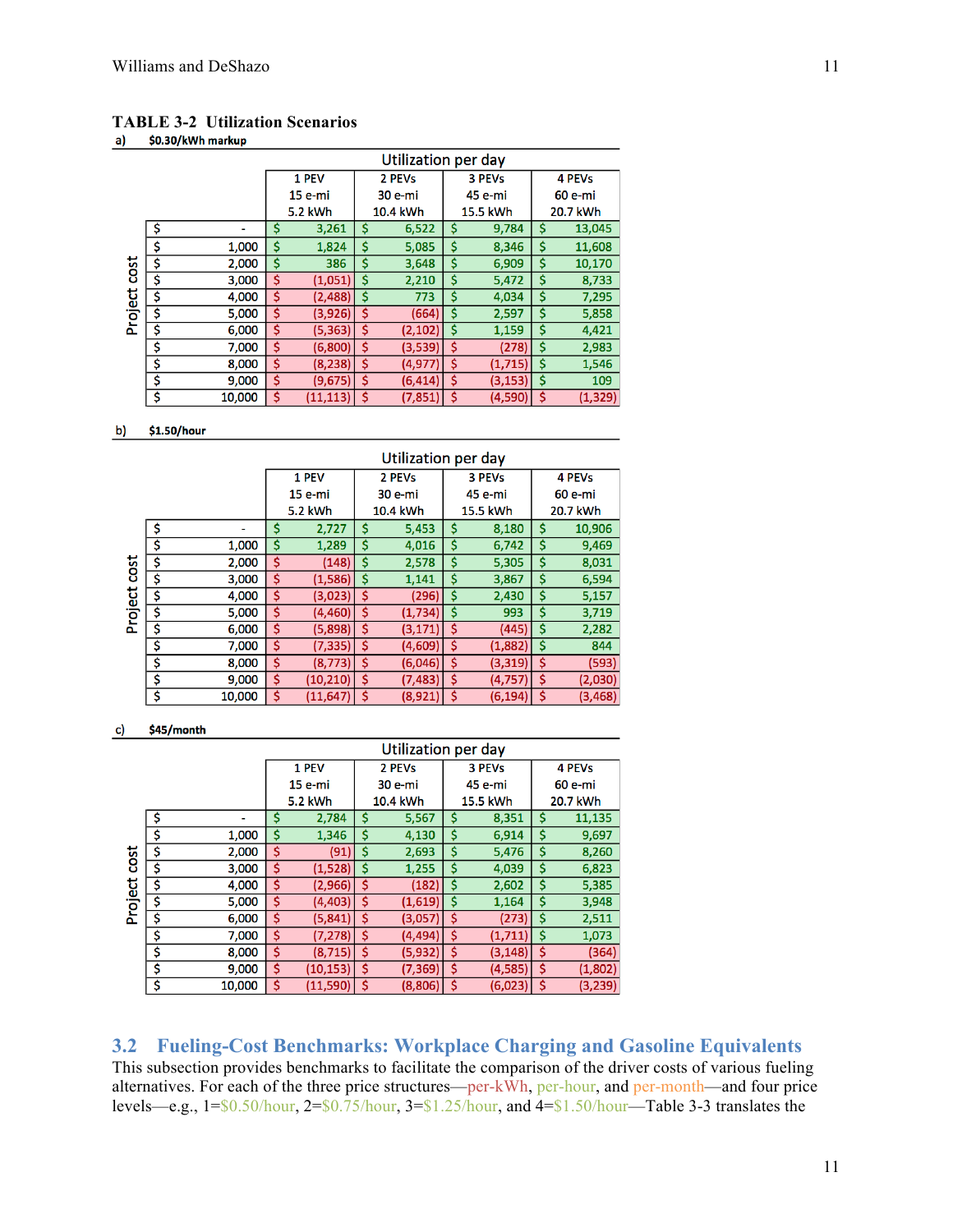fueling costs into the dollars-per-electric-mile equivalent for the workplace-charging base case (column 2). It also shows equivalents for electricity (per-kWh, column 3) and gasoline (per-gallon, columns 4 and 5), representing the fueling alternatives facing a PEV driver (i.e., residential charging and gasoline refueling). Gasoline equivalents are shown both relative to a conventional vehicle (CV) baseline of 27.2 mpg and a sales-weighted plug-in-hybrid electric vehicle (PHEV) baseline of 41 mpg.

Note that each price level is roughly equivalent on a dollars-per-electric-mile basis: level  $1=5¢$ , level  $2=8¢$ , level  $3=12¢$ , and level  $4=15¢$  per electric mile.

Compared to a conventional vehicle, the "breakeven" \$0.00/kWh-markup scenario in Table 3-3 illustrates that covering only the marginal cost of average workplace electricity presents the employee driver with a low gasoline-equivalent price (\$1.20/gal), and thus a large incentive to drive a PEV to work and charge. Even covering markups of up to roughly \$0.20/kWh ("medium price") provides financial motivation, and a \$0.30/kWh markup ("high price") provides rough cost parity with California gasoline. Recall that the \$0.30/kWh markup was assumed as the base case as necessary for the employer to cover roughly \$2,000 of total project costs. Acknowledging that the driver may consider some additional private or social value (e.g., from the convenience of workplace charging, parking or other associated benefits, increased zero-emission/oil-free travel, etc.), this nevertheless might represent a reasonable maximum markup that the employer could expect employees to fully utilize in the near term.

Similar scenarios for each of the hourly and monthly price structures indicate that, compared to a conventional vehicle, an economic incentive exists for PEV drivers to use workplace charging at prices at or below roughly \$1.25/hour or \$35/month, respectively (scenario group #3, "medium prices").

|                                                  | \$ per        |             |                 |                     |
|--------------------------------------------------|---------------|-------------|-----------------|---------------------|
|                                                  | electric      | Electricity | Gasoline equiv. | Gasoline equivalent |
| Pricing Level                                    | mile          | equivalent  | (CV)            | (PHEV or hybrid)    |
| 1. breakeven prices                              |               |             | "A Steal"       | "Incentivizing"     |
| Electricity cost=\$0.1275/kWh (in year 1)        | $$0.04/e$ -mi | \$0.13/kWh  | \$1.20/gal      | \$1.80              |
| \$0.50/hour actively charging                    | $$0.05/e-mi$  | \$0.14/kWh  | \$1.34/gal      | \$2.02              |
| \$15/month                                       | $$0.05/e-mi$  | \$0.14/kWh  | \$1.36/gal      | \$2.05              |
| 2. low prices                                    |               |             | "Incentivizing" | "Cheap"             |
| \$0.75/hour actively charging                    | $$0.07/e-mi$  | \$0.21/kWh  | \$2.01/gal      | \$3.03              |
| Electricity $cost + $0.10/kWh$                   | $$0.08/e-mi$  | \$0.23/kWh  | \$2.14/gal      | \$3.22              |
| \$25/month                                       | $$0.08/e-mi$  | \$0.24/kWh  | \$2.27/gal      | \$3.42              |
| 3. medium prices                                 |               |             | "Cheap"         | "Uncompetitive"     |
| Electricity $cost + $0.20/kWh$                   | $$0.11/e-mi$  | \$0.33/kWh  | \$3.08/gal      | \$4.64              |
| \$35/month                                       | $$0.12/e-mi$  | \$0.34/kWh  | \$3.17/gal      | \$4.78              |
| \$1.25/hour actively charging                    | $$0.12/e-mi$  | \$0.36/kWh  | \$3.35/gal      | \$5.05              |
| Low gasoline price                               | $$0.13/e-mi$  | \$0.37/kWh  | \$3.50/gal      |                     |
| Gasoline price $(\sim CA\ 2012 \text{ average})$ | $$0.15/e-mi$  | \$0.43/kWh  | $$4.00/gal^a$   |                     |
| 4. high prices                                   |               |             | "Equivalent"    | "Forget about it"   |
| Electricity $cost + $0.30/kWh$                   | $$0.15/e-mi$  | \$0.43/kWh  | \$4.01/gal      | \$6.05              |
| \$1.50/hour actively charging                    | $$0.15/e-mi$  | \$0.43/kWh  | \$4.02/gal      | \$6.07              |
| \$45/month                                       | $$0.15/e-mi$  | \$0.43/kWh  | \$4.08/gal      | \$6.13              |
| High gasoline price                              | $$0.16/e-mi$  | \$0.48/kWh  | \$4.50/gal      |                     |

**TABLE 3-3 Alternative Fueling Cost Benchmarks: Workplace Charging Baseline and Gasoline**

<sup>a</sup> http://articles.latimes.com/2013/jan/01/business/la-fi-gas-prices-20130101

CV=conventional vehicle, PHEV=plug-in-hybrid electric vehicle

An interesting picture develops in column 5 for the plug-in-hybrid driver, however, who has the option to forego recharging and use gasoline at any time. Because hybrids, including plug-in hybrids, are more efficient at utilizing gasoline, the costs of workplace charging appear relatively less favorable to these drivers. Using the sales-weighted, EPA-rating average of roughly 41 mi/gal, these drivers see each pricing group  $(1, 2, 3, \text{ or } 4)$  as at least one group less attractive than it appears to the conventional-vehicle driver.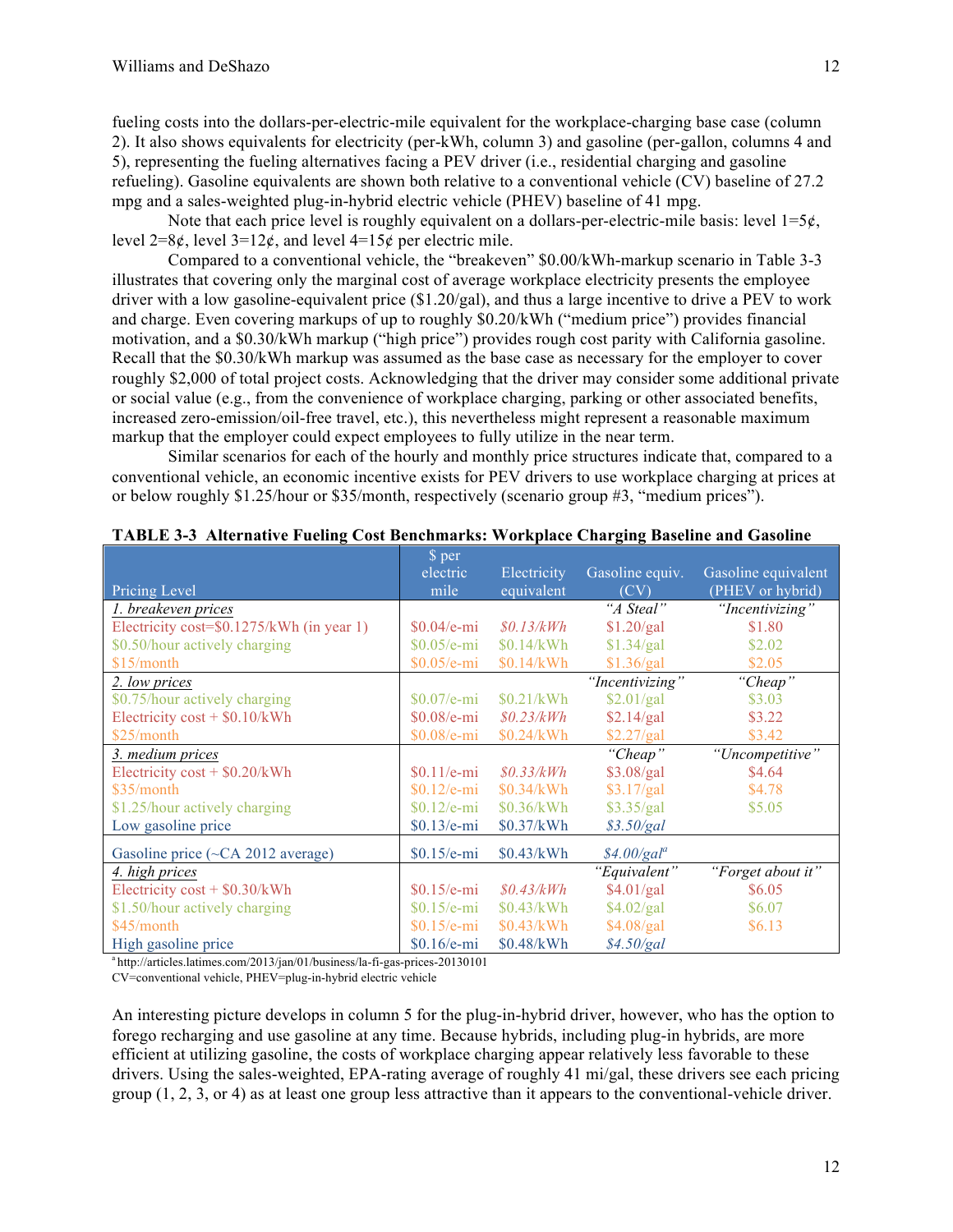For example, the "cheap gasoline" group (#3) of \$1.25/hour, \$35/month, and \$0.20-markup scenarios looks uncompetitive to the driver of a vehicle that efficiently uses gasoline.

The comparison is even worse for drivers that have a better-than-average vehicle at their disposal. For example, a driver of a plug-in Prius (50 mi/gal when on gasoline) would have a larger incentive not to use expensively-priced workplace charging than a Volt driver, who in turn might view scenario-group-3 price levels skeptically.

It should further be noted that several all-gasoline hybrids without plug-in capability (e.g., from Toyota and Ford) achieve better gasoline efficiency than the plug-in-hybrid sales-weighted average of 41 mi/gal. To name the most popular example, the "regular" MY2012 Prius also has an EPA-rated fuel economy of 50 mi/gal. Thus, even an all-battery EV driver that cannot switch to gasoline on the fly might choose to leave the PEV at home and drive their regular gasoline-only Prius to work if workplacecharging prices are at scenario-group-3 levels.

#### *3.2.1 Sensitivity and Uncertainty Analysis of Driver Cost Calculations*

Following section 3.1.1, sensitivity analysis was conducted on the inputs to the "electricity cost + \$0.20/kWh" driver-fueling-cost calculation. The additional key input is conventional vehicle fuel economy, which was allowed to range from 22.8 mi/gal (described above) to 29 mi/gal (based on three years of historical change to allow for any increases that have started to occur after 2011 as consumer preferences change and new vehicle standards begin to take effect).

The Monte Carlo and bounding analyses indicate the point estimates are reasonable, though the range produced extends to much higher (less competitive) gasoline-equivalent prices. Uncertainty in the costs of electricity contributes nearly four fifths of the uncertainty in the fuel cost estimate, whereas assumed vehicle efficiencies contributed only about a tenth each.

This analysis suggests that the benchmarks presented above are reasonable so long as electricity costs are near the average value of \$0.1275. As electricity costs increase toward \$0.30/kWh, the financial incentive to even the driver with an inefficient conventional vehicle vanishes.

**Bounding Estimates** Simultaneously employing all of the unfavorable assumptions results in a "worstcase" fueling cost of \$4.36/gal equivalent; combining the favorable assumptions results in a "best-case" fueling cost of \$2.51/gal equivalent. These estimates happen to align well with the 95% confidence range of the simulation.

# **4 CONCLUSIONS**

This analysis finds limited opportunity for employer cost recovery at prices that employee drivers might find financially motivating. Prices on the order of \$0.33/kWh (including electricity costs and markup), \$1.25/hour-of-active-charging, or \$35/month allow recovery of only \$1,000–\$2,000 in station investment per vehicle served under the baseline assumptions examined herein. However these price levels may be considered uncompetitive to a sales-weighted average plug-in-hybrid driver. Plug-in-hybrid EV drivers with better-than-average vehicles—or even all-battery EV drivers with an efficient all-gasoline hybrid as a second vehicle—might be even less tolerant. Compared to a 50-mi/gal alternative, workplace-charging prices might have to be kept below \$0.23/kWh, \$0.80/hour of active charging, or \$24/month.

For a given level of cost recovery, each pricing structure has unique characteristics. Per-kWh pricing benefits from the sales volume brought about by greater commute distances or other increases in utilization, per-hour pricing is negatively affected by higher charging power, and per-month profitability is subject to electricity-cost risk. Analysis of financial viability calculations indicates the per-kWh pricing structure offers significant upside potential while being less negatively affected by uncertainty in the inputs, both on average and in terms of minimizing variability in expected cost recovery.

Further differences are indicated here and could be explored in future work. The hourly rate structure has the disadvantage of potentially discriminating against older PEV models that charge more slowly and thus will effectively pay more per fill than will new PEVs. If not based only on the time spent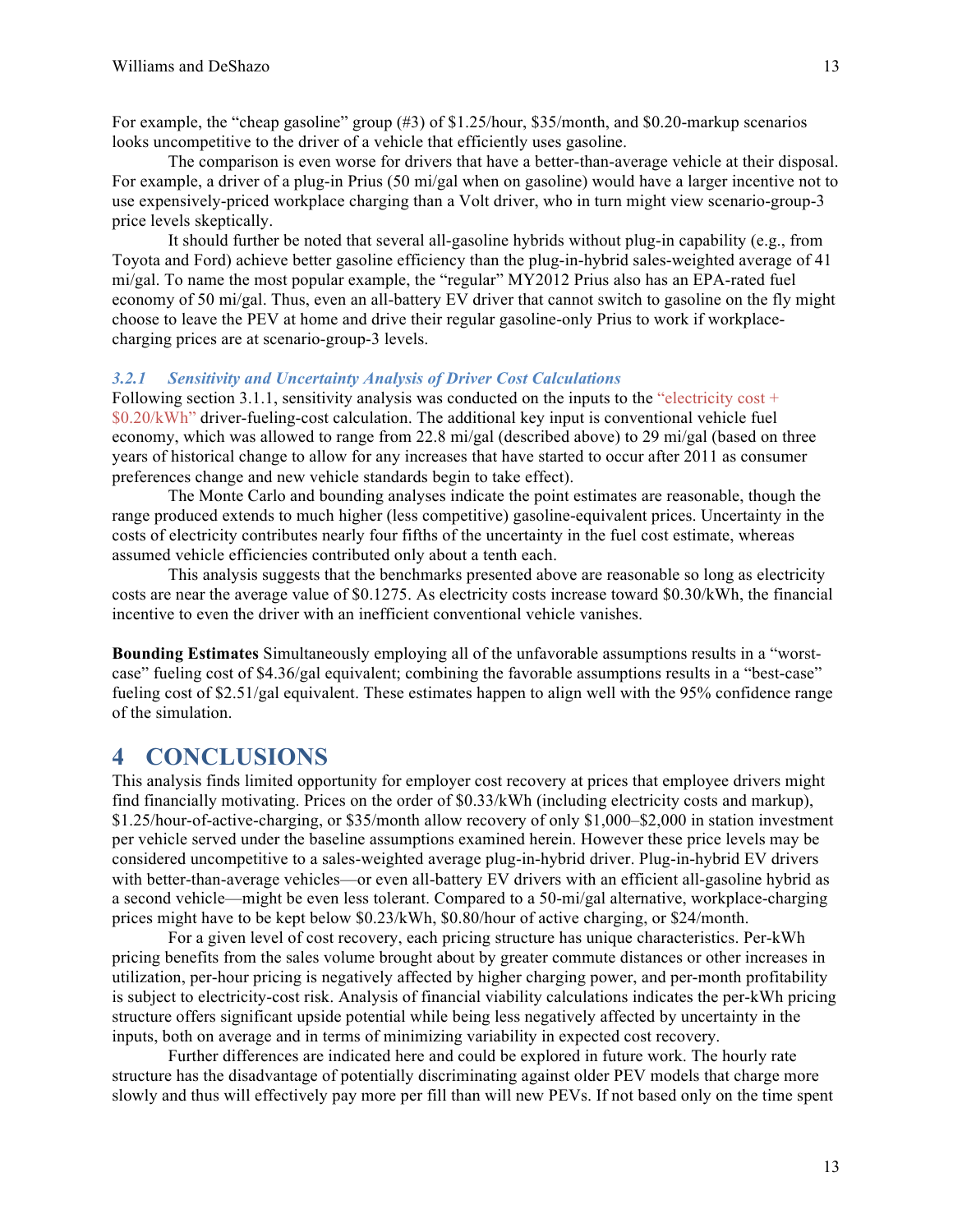actively charging, it may also discriminate against vehicles that do not require a lot of charge. For example, it may only take roughly 1.5 hours to recharge the 15-mile commute, even for older PEVs. Unless drivers move their cars or are not billed for the time after charging is completed, their costs per kilowatt-hour continue to rise, quickly reaching uncompetitive levels.

Both the hourly and markup fee structures come with the added costs to employers of measuring and billing for the quantity of electricity or time that PEVs consume. As a flat-rate structure, the permonth method avoids these measurement and billing costs for employers but has the disadvantages of both creating the perverse incentive to minimize charging and imposing different unit costs (e.g., cost per electric mile driven) on PEV drivers who travel differing numbers of e-miles daily.

Regardless of pricing structure, increasing facility utilization could significantly improve potential profitability. However, this might prove challenging for workplaces wishing to avoid potential costs due to afternoon on-peak charging and/or the need to shuffle cars. Low-cost solutions that increase utilization while minimizing per-vehicle installation and management costs (e.g., multiplexed, perhaps lower-power charging facilities) might help address these constraints, and should be a part of ongoing analysis to better understand the costs and benefits of implementing PEV recharging at the workplace.

# **ACKNOWLEDGEMENTS**

This work was supported in part by the South Coast Air Quality Management District (SCAQMD) and the generous general support of the UCLA Luskin Center for Innovation by Meyer and Renee Luskin. Precursor and related work was supported by the Southern California Association of Governments and the SCAQMD as part of Regional PEV Readiness Planning activities in California funded by the U.S. Department of Energy and California Energy Commission. The authors would like to thank these organizations and the individuals involved, as well Jon Overman, who conducted foundational analysis. However, the opinions, conclusions, and recommendations are solely those of the authors.

# **REFERENCES**

- 1. Lin, Z.; Greene, D. L. "Promoting the Market for Plug-In Hybrid and Battery Electric Vehicles: Role of Recharge Availability." *Transportation Research Record*, **2011,** 2252, 49–56.
- 2. Lee, T.-K.; Adornato, B.; Filipi, Z. S. "Synthesis of Real-World Driving Cycles and Their Use for Estimating PHEV Energy Consumption and Charging Opportunities: Case Study for Midwest/U.S." *IEEE Trans. on Vehicular Technology*, **2011,** 60, (9), 4153-4163.
- 3. San Román, T. G.; Momber, I.; Abbad, M. R.; Sánchez Miralles, Á. "Regulatory framework and business models for charging plug-in electric vehicles: Infrastructure, agents, and commercial relationships." *Energy Policy*, **2011,** 39, (10), 6360-6375. http://www.sciencedirect.com/science/article/pii/S0301421511005696
- 4. EURELECTRIC *Market Models for the Roll-Out of Electric Vehicle Public Charging Infrastructure*; Union of the Electricity Industry: Brussels, Sep, 2010.
- 5. Schroeder, A.; Traber, T. "The economics of fast charging infrastructure for electric vehicles." *Energy Policy*, **2012,** 43, (0), 136-144. http://www.sciencedirect.com/science/article/pii/S0301421511010470
- 6. Botsford, C. W., The Economics of Non-Residential Level 2 EVSE Charging Infrastructure. In *EVS26, the International Battery, Hybrid and Fuel Cell Electric Vehicle Symposium*, World Electric Vehicle Association: Los Angeles, 2012; Vol. 26.
- 7. PEVC *Workplace Charging: Why and How?*; Communications Guide 7; Plug-in Electric Vehicle Collaborative (PEVC): May, 2012. evcollaborative.org
- 8. SCE, "Equipment & Installation." Southern California Edison (SCE). 2012. http://www.sce.com/info/electric-car/business/charging-infrastructure.htm
- 9. Romano, P., Charging for Charging. In *Plug-in 2012*, Plug-In 2012: San Antonio TX, 2012. http://www.plugin2012.com
- 10. Williams, F., Liberty Plug-ins. In Los Angeles, 2012.